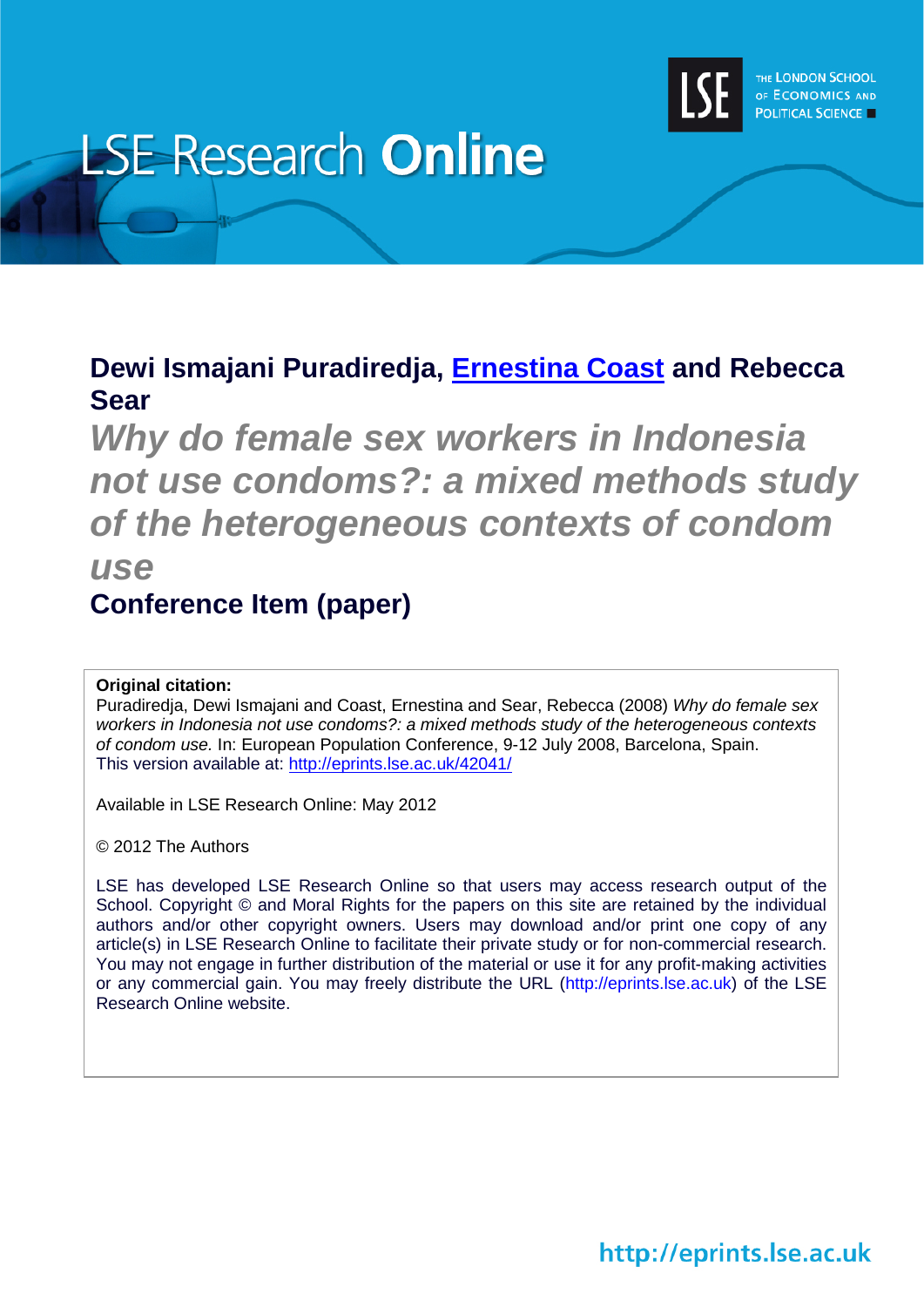# Why Do Female Sex Workers in Indonesia Not Use Condoms: A Mixed Methods Study of the Heterogeneous Contexts of Condom Use

Dewi Ismajani Puradiredja, Ernestina Coast and Rebecca Sear London School of Economics and Political Science, UK

# Introduction

Unprotected heterosexual transactional sex is one of the major drivers of the HIV epidemic in Indonesia. Indonesia's efforts have focused on increasing AIDS awareness and access to male condoms among sub-populations at high risk of sexually transmitted HIV infection, such as female sex workers (FSWs). However, second-generation HIV surveillance has shown that even if Indonesian FSWs are aware of HIV/AIDS and the benefits of using condoms, the majority continue to use condoms inconsistently, if at all (BSS 1996-2000; BSS 2001-2005) (1). While survey data are available on HIV/STI prevalence and awareness, levels of condom use and some basic socio-demographic indicators among urban FSWs, little is known about the context of sex work and its interplay with condom (non-)use among sub-groups of Indonesian FSWs, particularly rural FSWs.

This study uses a comparative rural-urban research design and a mixed methods approach to collect and analyse qualitative and quantitative data related to condom use in the context of transactional sex by FSWs in Indonesia. Firstly, this study identifies which factors inhibit condom use with clients among FSWs with different background and individual characteristics, and sex work settings. Secondly, it investigates the ways in which the different sex work settings and individual characteristics interrelate with condom (non-)use by FSWs. A novel three-staged purposive sampling technique enabled the inclusion of notoriously under-researched subpopulations, such as rural FSWs and FSWs in urban slum areas with high rates of crime and violence. Reasons for condom non-use are compared between the different study populations.

### **Methods**

#### Study sites

 $\overline{a}$ 

The two primary research sites, the Capital District of Jakarta and the District of Indramayu in the West of Java, were selected according to the intensity of transactional sex work activity and to represent two different geographical contexts, one urban and one rural. The sites were selected with reference to existing research and secondary data from national HIV/AIDS surveillance, and

<sup>1</sup> BSS (1996-2000). Behavioural Surveillance Survey. Centre for Health Research University of Indonesia supported by The Ministry of Health, Republic of Indonesia under the HIV/AIDS Prevention Project (HAPP)/Family Health International. Jakarta. Indonesia; BSS (2001-2005). Behavioural Surveillance Survey. Directorate of Communicable Disease Control and Environmental Health, Ministry of Health and Central Bureau of Statistics. Jakarta. Indonesia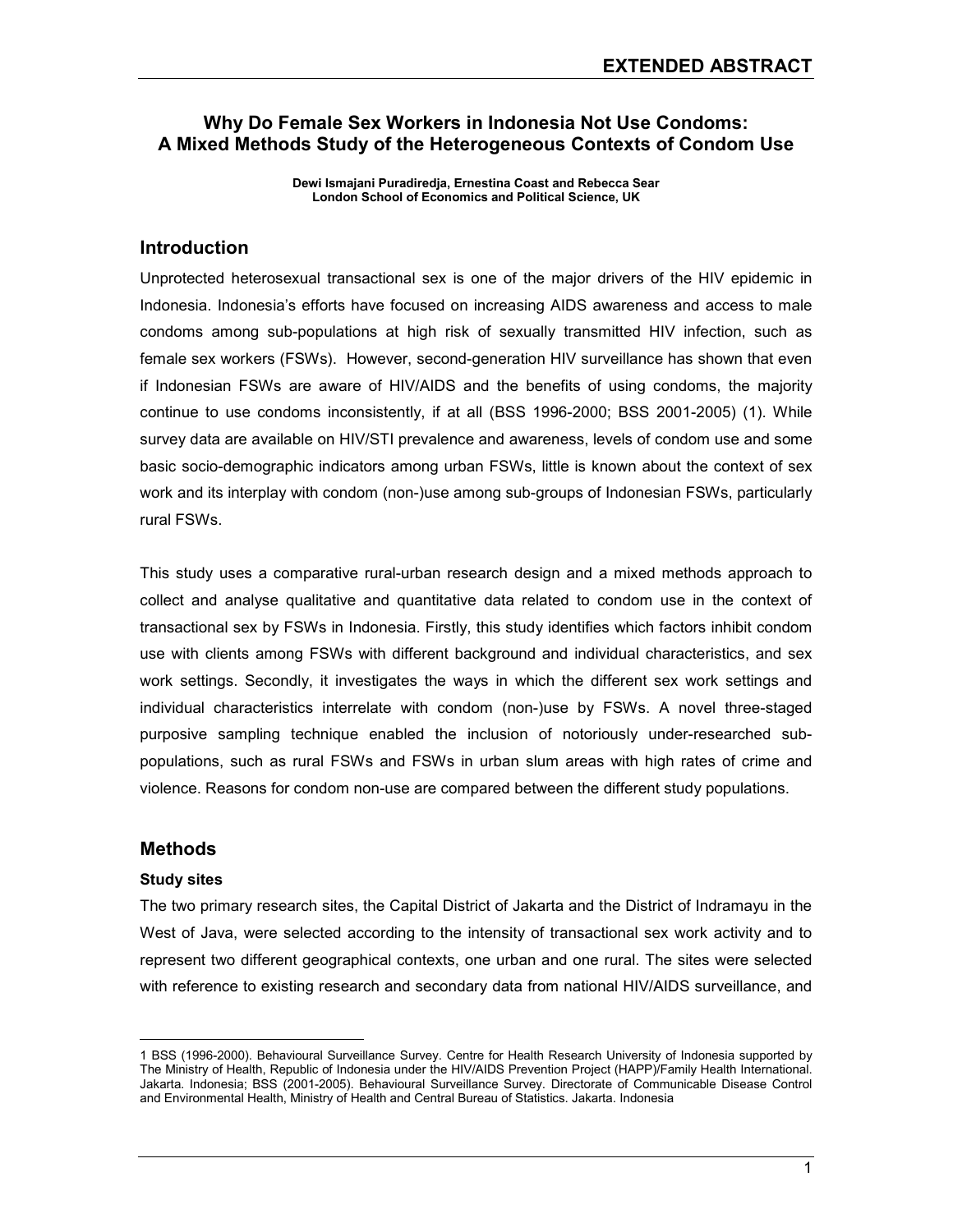in consultation with key informants at local research institutes and non-governmental organisations (NGOs).

#### The study populations

The study populations were selected to represent, to the extent possible, the following target groups and their respective sex work contexts: 1) direct FSWs and 2) indirect FSWs (2), differentiated by venue and non-venue based sex work, by socio-economic status (i.e. low, middle, and high income scale) and by rural and urban geographical location. Particular priority was being given to include sub-groups in sites, which have thus far been mostly excluded from national surveillance and existing research, such as rural FSWs.

#### Sample size and sampling strategy

The total survey sample (n=310) includes 101 urban indirect FSWs, 83 urban direct FSWs, and 126 rural FSWs. In the context of this study, the common problems associated with the conventional probablistic sampling of hard-to-reach populations that engage in illegal or illicit behaviours, such as difficulties in constructing a reliable sampling frame, were addressed by purposively selecting the study sample in three stages. The first stage involved formative mapping exercises with reference to maps and listings from secondary sources, in order to identify and confirm sites where different types of FSWs solicit and to become familiar with their work settings. The second stage involved the purposive selection of locations during pre-set time intervals and the random selection of survey respondents from each time-location unit. Selection criteria included: type of sex work setting and socio-economic classifications. The third stage involved the purposive selection of the qualitative sub-sample (n=12) from the survey sample following the inductive principles of Grounded Theory. The objective was to sample for heterogeneity, and thus respondents were chosen to maximise the range of perspectives investigated in the study. Selection criteria included: type of sex work setting, socio-economic background characteristics, pre-existing HIV/AIDS and condom awareness, and consent to having the interview recorded.

#### Data

 $\overline{a}$ 

The self-reported quantitative data collected include knowledge of HIV/AIDS and STIs and means of their prevention, reproductive and (transactional) sexual behaviour and condom use, and a social-cognitive health-specific self-efficacy measure tailored to condom use by FSWs with their clients. In addition, comprehensive data were collected on respondents' demographic and socioeconomic characteristics. Qualitative data were collected on the type of sex work setting,

<sup>2</sup> Direct FSWs: Women who openly operate as commercial sex workers, such as in red light districts, brothels, street or rice fields. Indirect FSWs: Women whose involvement in commercial sex work is disguised and who are often officially employed in a number of identifiable occupations, such as in massage parlours, karaoke bars or spas.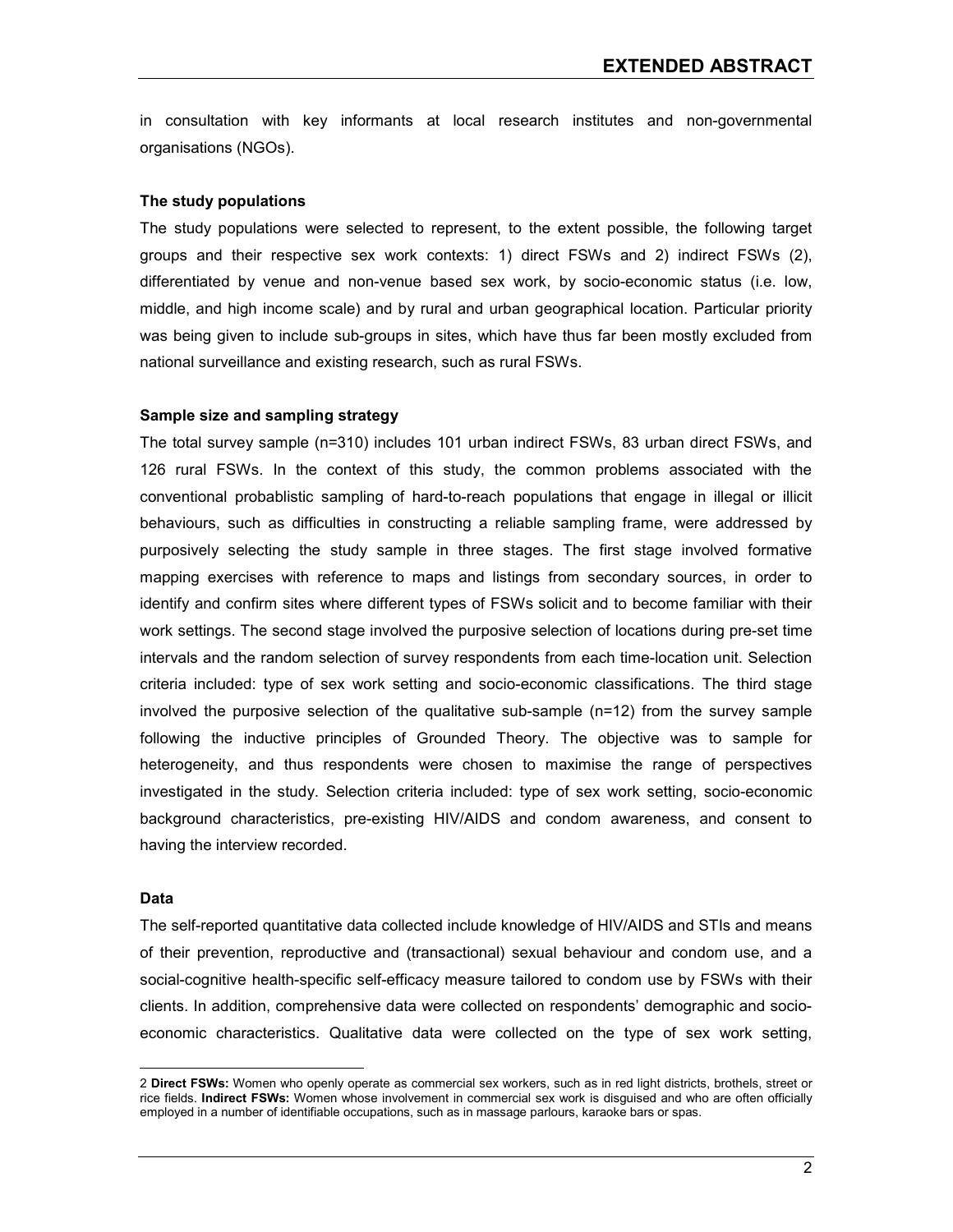including work organisation, atmosphere, and social relationships; general and HIV-related risk perceptions and prevention; attitudes towards condoms and their use; and situational accounts of condom use negotiation by FSWs with their clients. Inhibiting reasons for condom use by FSWs with their clients were explored by accounting for respondents' HIV/AIDS awareness; their demographic and socio-economic background characteristics; variations in sex work setting, including social relationships; and situational, psychosocial and personal factors.

#### Analyses

Descriptive statistics will be presented to establish a demographic and socio-economic profile of the sub-groups under comparison, and their respective levels of HIV/AIDS awareness and frequency of condom use with their clients. Logistic regression modeling will be used to investigate the significance of association between HIV-related sexual behaviours, demographic, socio-economic and psychosocial factors and the binary outcome variable condom use/non-use, before and after controlling for HIV/AIDS awareness. In addition, using NUD\*IST software, a comparative qualitative data analysis of contexts, and the properties of condom use and its inhibitors among all in-depth interview respondents, and focus coding of the emerging themes – in what ways different work settings interrelate with condom non-use among FSWs with different background characteristics and personalities – will be presented. .

# Key findings and contributions

Findings suggest that compared with urban indirect venue-based FSWs, rural and urban direct non-venue and brothel-based FSWs are less likely to be aware of HIV/AIDS and to use condoms. Their rationality in relation to condom use is primarily informed by economic pressure, gender power relationships, social marginalisation and work settings that are more prone to the risks of violence and harassment. Yet, HIV/AIDS and condom awareness by and of themselves are not guarantors for consistent condom use. While urban indirect venue-based FSWs reported higher levels of HIV/AIDS awareness and condom use, their ability to consistently use condoms with clients shows to be obstructed by factors, such as an unsupportive sex workplace management, type and pricing of transactional sex services, off-work-site transactions, and familiarity with clients. In addition, among all groups under comparison condoms are far more likely to be used during vaginal sex with clients as opposed to oral and anal sex. HIV prevention/intervention programmes have to account for the heterogeneity of FSWs and the complex interplay between their individual agency and their work contexts in order to effectively address their differing needs. In methodological terms, this study provides an innovative strategy for the sampling of a hard-toreach population, and demonstrates the importance of a mixed methods approach when undertaking a differentiated and complete socio-demographic description of, and explanation for, condom (non-) use by female sex workers with their clients.